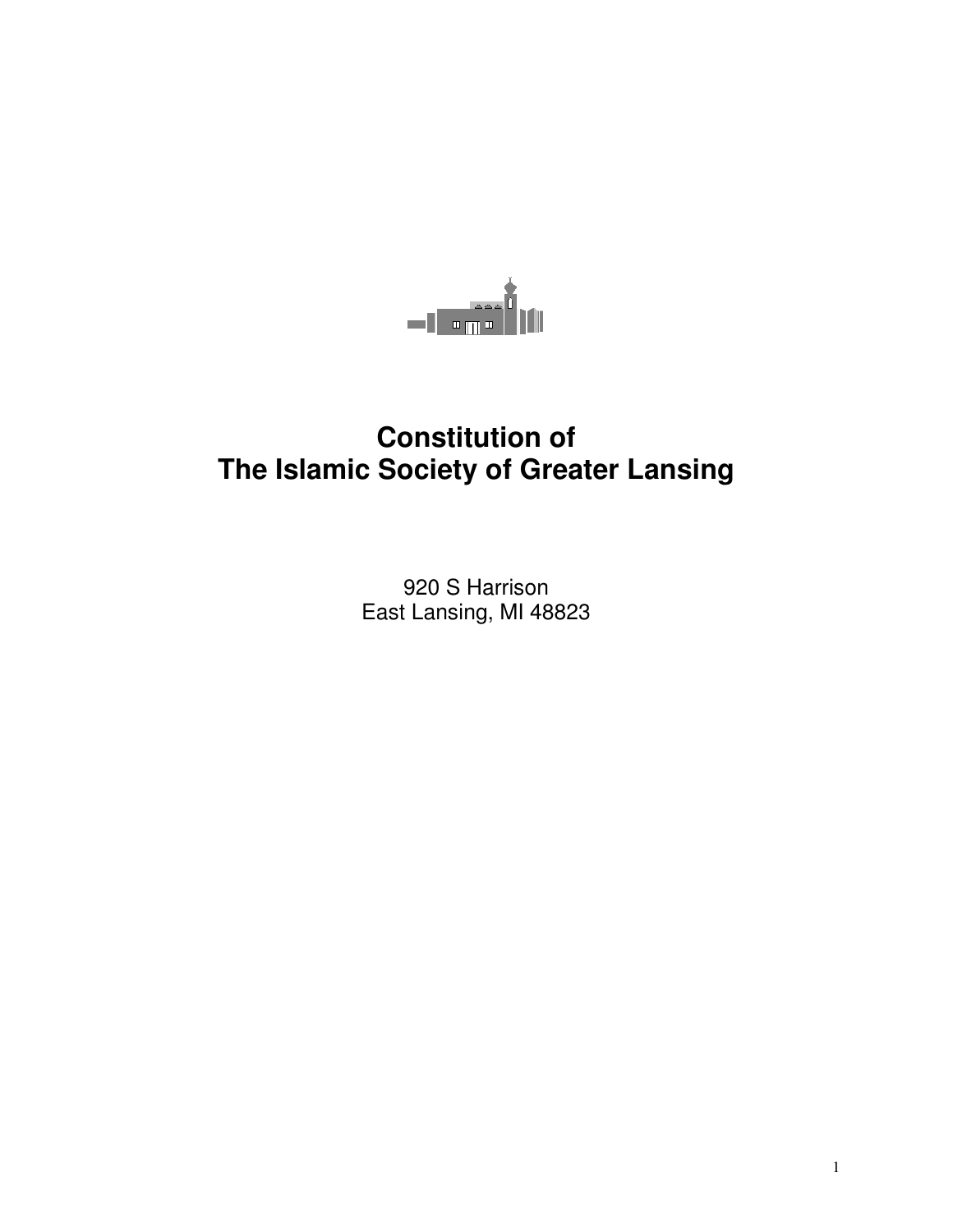# Table of Contents

|                     | Section 5.02 Vice-President<br>8        |           |
|---------------------|-----------------------------------------|-----------|
| <b>Section 5.03</b> |                                         | 9         |
| <b>Section 5.04</b> |                                         | 9         |
| Article VI.         |                                         | 10        |
| <b>Section 6.01</b> |                                         |           |
| Section 6.02        |                                         | <b>10</b> |
| Section 6.03        |                                         |           |
| Section 6.04        |                                         |           |
| Section 6.05        | Public Relations and Outreach Committee | 11        |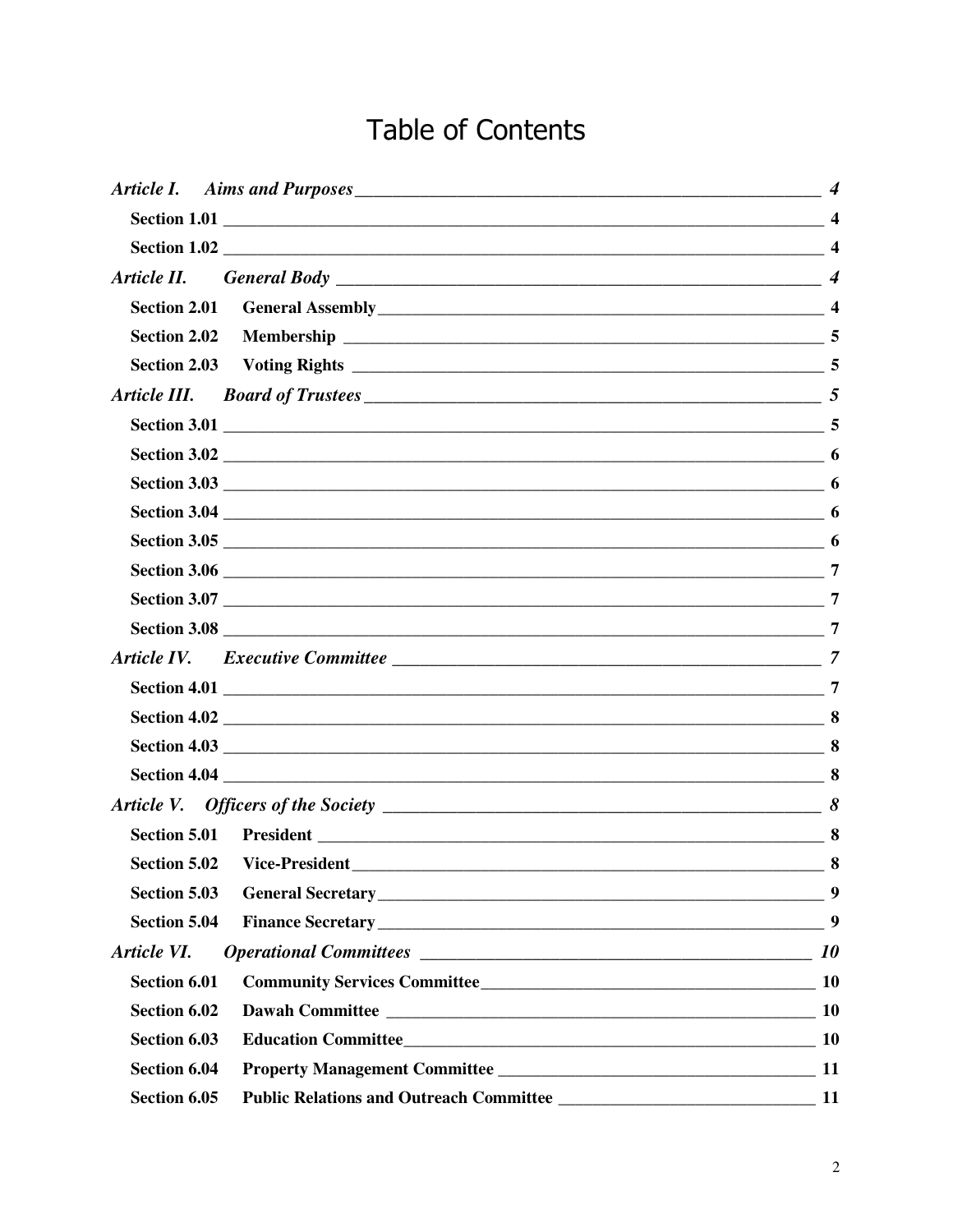| Section 6.06                              |           |
|-------------------------------------------|-----------|
| Section 6.07 Women Committee              |           |
|                                           |           |
|                                           |           |
|                                           |           |
|                                           |           |
|                                           |           |
|                                           |           |
|                                           |           |
|                                           |           |
|                                           |           |
|                                           |           |
|                                           |           |
|                                           |           |
|                                           |           |
|                                           |           |
|                                           |           |
| Article XI. Finances 15                   |           |
|                                           |           |
|                                           |           |
|                                           |           |
|                                           |           |
|                                           |           |
| <b>Article XIII.</b> Judiciary Procedures | $\sim$ 17 |
|                                           | 17        |
| Article XV.                               | 18        |
|                                           | 18        |
|                                           |           |
|                                           |           |
|                                           |           |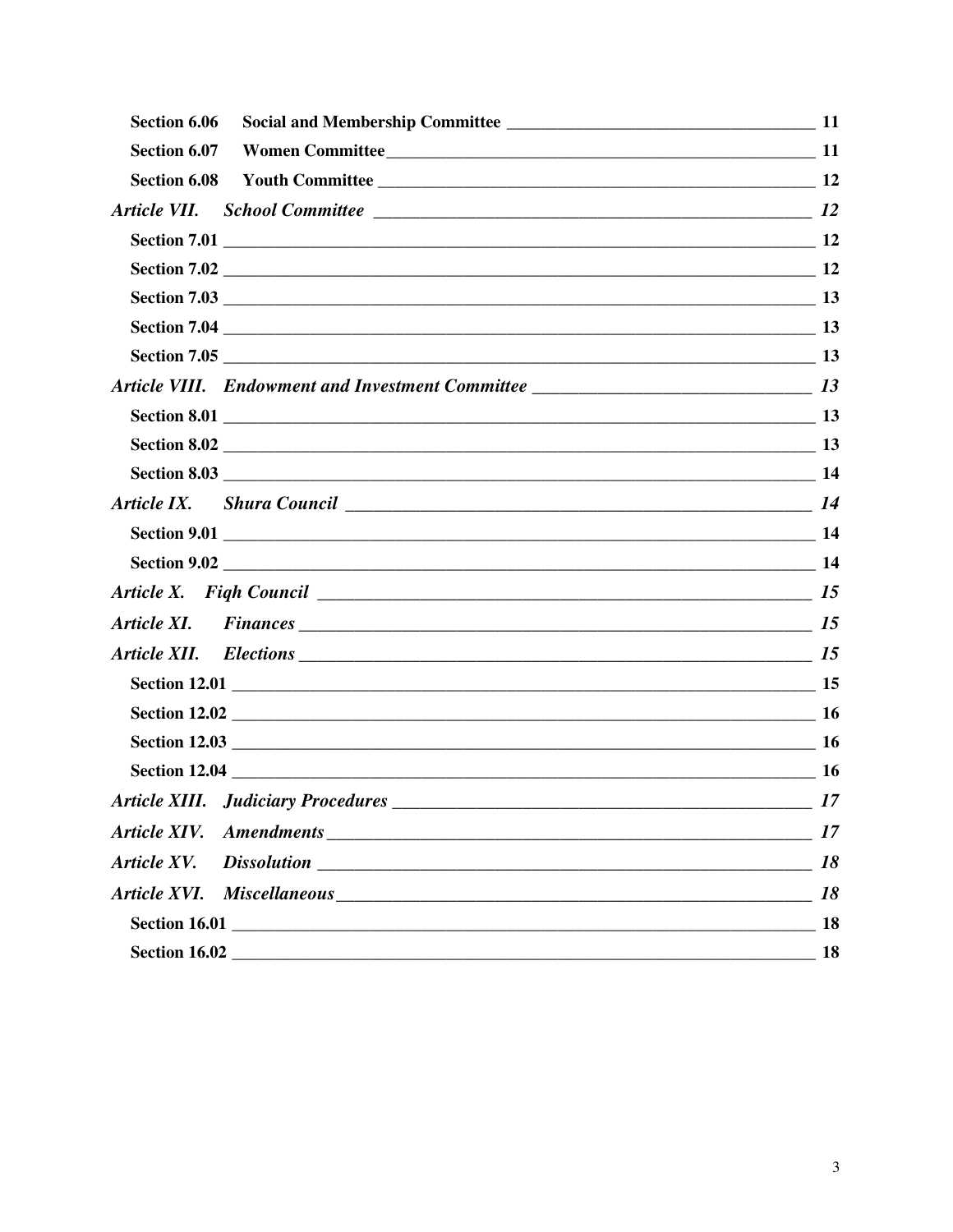## **Article I. Aims and Purposes**

We, the Muslims of Greater Lansing have agreed to and have adopted the present Constitution for the Islamic Society of Greater Lansing, hereinafter called the Society.

The aim and purposes of the Society is to serve the best interest of Islam and the Muslims of Greater Lansing and the vicinity. Towards this end, the Society shall:

- 1. Promote unity and joint action among Muslims and create feelings of brotherhood
- 2. Arrange and hold congregational prayers and Islamic religious festivals at appropriate times;
- 3. Conduct social, cultural, religious, educational, and other activities in the best traditions of Islam;
- 4. Enable Muslims with the basic knowledge and competence in Islam to contribute individually and collectively toward meeting human needs in conformity with Islamic doctrines and belief;
- 5. Avoid any and all wrong practices, which are not consistent with the teachings of Islam;
- 6. Promote friendly relations between Muslims and non-Muslims;
- 7. Endeavor to make Islamic teachings known to interested non-Muslims;
- 8. Serve as a cultural center to the Greater Lansing area.
- 9. Coordinate and cooperate with national Islamic organizations such as MAS, ISNA, ICNA for the common good of Islam and Muslims.

#### **Section 1.01**

The Society shall maintain an office at the premises of the Islamic center, 920 South Harrison Road, East Lansing, Michigan 48823, or at such other place or places as designated by the Board of Trustees. Real Estate purchased by, or donated to, the Society shall be entrusted with the North American Islamic Trust (NAIT).

#### **Section 1.02**

The Society shall be a non-profit organization.

## **Article II. General Body**

The General Body shall consist of all members of the Islamic Society of Greater Lansing.

#### **Section 2.01 General Assembly**

- 1. The General assembly is constituted by voting members of the Islamic Society of Greater Lansing
- 2. Twenty-five percent (25%) of the voting members shall constitute a quorum for the General Assembly, except when voting on amendments to the Constitution, in which case the quorum shall be Fifty percent (50%) of the voting members.
- 3. Annual meetings of the General Assembly shall be held once a year at which time the annual reports shall be presented and elections that are due that year shall be held.
- 4. Additional meetings of the General Assembly shall be held as required by the Bylaws.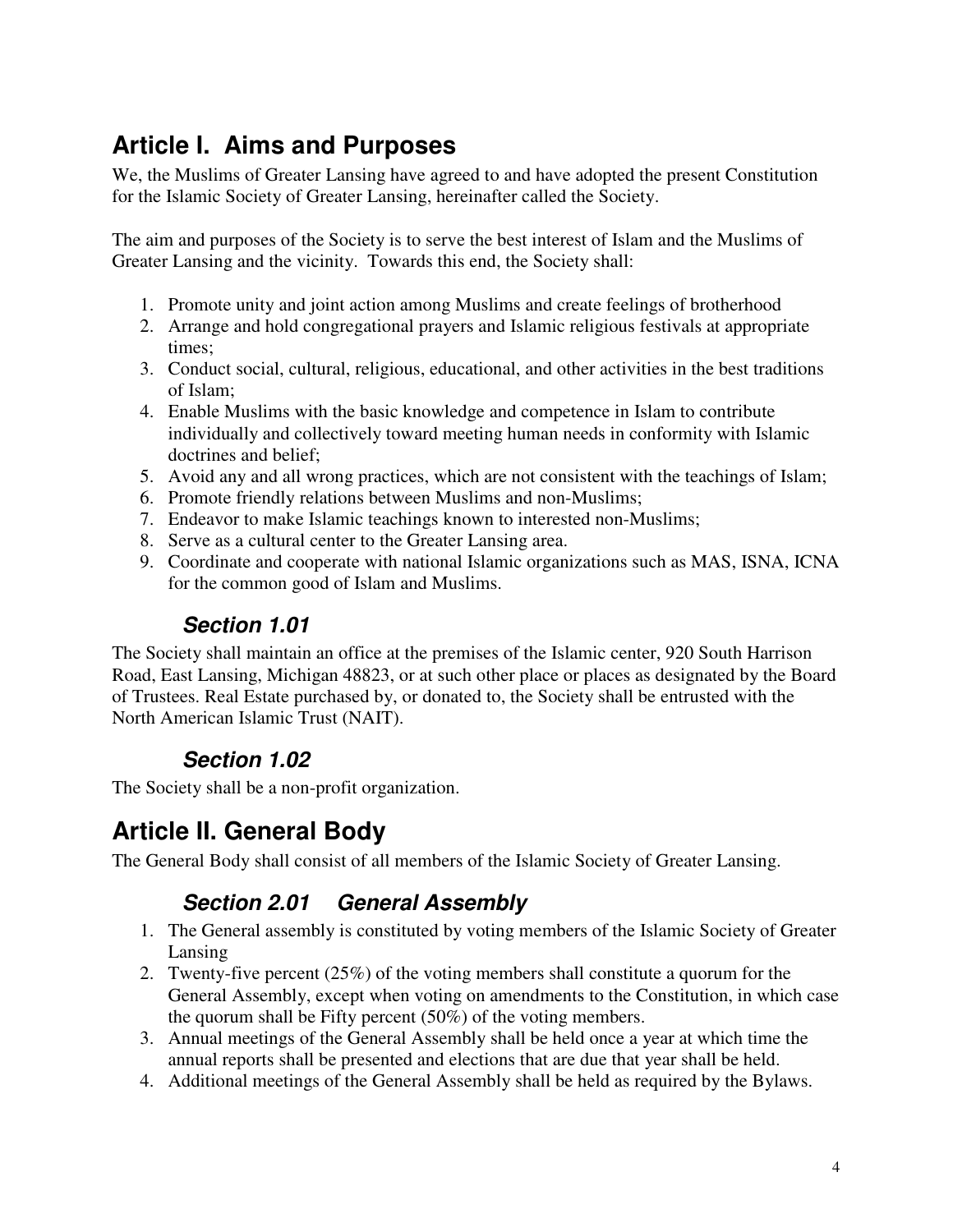5. Emergency meetings of the General Assembly can be requested either by the Executive Committee or by ten voting members or 10% of the voting members, whichever is higher.

#### **Section 2.02 Membership**

- 1. All individuals, eighteen years or older, subscribing to the purposes of the Society, as set forth in Article I, who agree to respect and adhere to the Constitution and the generally accepted practices of the Society shall be eligible for membership. Membership in the Society shall be subject to its Bylaws.
- 2. The Society shall have three classes of memberships:
	- a. Voting Members: A voting member shall be any Muslim resident of Greater Lansing, as defined in the Bylaws, who wishes to be a voting member of the Society and fulfills the membership dues as defined in the Bylaws. Two members of the General Assembly shall vouch for the applicant by co-signing the application. The Executive Committee shall notify the candidate of its decision.
	- b. Associate Members: All other individuals shall be eligible for Associate membership such as and not limited to a non-Muslim who may be interested in the Society and its activities.
	- c. Honorary Members: The Board of Trustees may honor a person by inviting him/her to be an honorary member of the Society.
- 3. A voting member who fails to pay dues, as set forth in the Bylaws, for more than one year shall be notified in writing to pay the dues. If the dues are not paid within ninety (90) days of such notification, the membership shall be deemed to have terminated.
- 4. Membership type:
	- a. Individual membership.
	- b. Family membership where husband and wife are voting members and children are associate members.
- 5. Annual versus lifetime membership: Individuals or families who choose to pay their membership on a yearly basis are annual members. They may also choose to pay life membership dues as defined in the Bylaws.

### **Section 2.03 Voting Rights**

- 1. All voting members, shall have voting rights provided the member has paid his/her membership dues as set forth in the Bylaws of the Society.
- 2. Each voting member shall be entitled to one (1) vote on each matter submitted to voting in the General Assembly.
- 3. Each Family membership shall be entitled to two (2) individual votes on each matter submitted to voting in the General Assembly.

## **Article III. Board of Trustees**

#### **Section 3.01**

The Board of Trustees, hereinafter called the "Board," shall protect the long-term interests of the Society as guardian of the Constitution.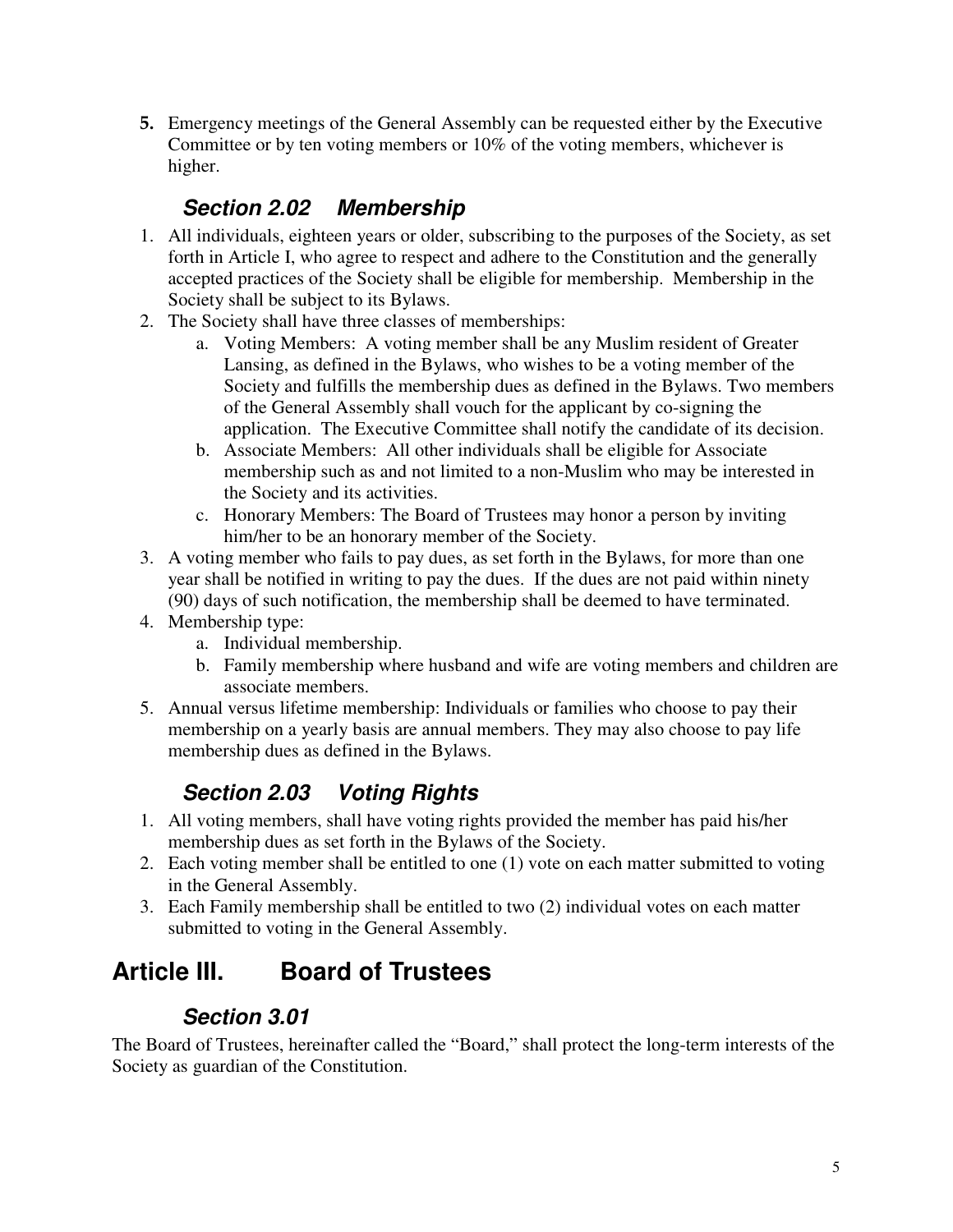#### **Section 3.02**

- 1. The Board shall consist of eight voting members of the Society.
- 2. Six members shall be elected by the General Assembly, none of whom shall be a member of the Executive or School Committee.
- 3. The other two members shall be the President and the Chair of the School Committee, who during their tenure shall serve as liaisons between the Board on one hand and the Executive and School Committees on the other.
- 4. All eight members of the Board should have been voting members of the Society for at least one year to be eligible for membership in the Board.

### **Section 3.03**

- 1. The term of a Board member, except for the President and the Chair of the School Committee, shall be four years, after which he/she cannot be nominated for a consecutive term. A Board member cannot be reelected or appointed to the Board until two years have passed since the end of his/her term.
- 2. The terms of the six elected Board members shall be staggered such that three members are elected every two years.

### **Section 3.04**

- 1. The Board shall elect the Chairperson of the Board at the beginning of each calendar year.
- 2. No Trust member can serve more than one year as Chairperson during his/her term.
- 3. The President and the Chair of the School Committee shall not be elected as Chairperson of the Board.

#### **Section 3.05**

The Board, as guardian of the Constitution, shall:

- 1. Settle all disputes regarding the interpretation of any Article or part of this Constitution. Such interpretation or resolutions shall be in written form and approved by a two-thirds majority;
- 2. Develop the Bylaws of the Society with the consultation of the Executive and School Committees. The Bylaws shall detail policies and procedures that are not detailed in the Constitution. The Bylaws shall be approved by a two-thirds majority of the Board;
- 3. Develop and maintain a three to five year plan of development with the consultation of the Executive and School Committees; such plan should be reviewed and revised as needed;
- 4. Oversee the general activities of the Society to ensure that they are within the framework of the Constitution;
- 5. Oversee major expansion projects of the Islamic Center, conducted through the services of appropriate professionals;
- 6. Approve the annual budgets of the Executive and School Committees;
- 7. Develop rules and procedures for fund raising;
- 8. Approve hiring or termination of employment of all salaried employees;
- 9. Appoint members of the Endowment and Investment Committee, oversea the work of the committee, and make final decisions on the disbursement of funds;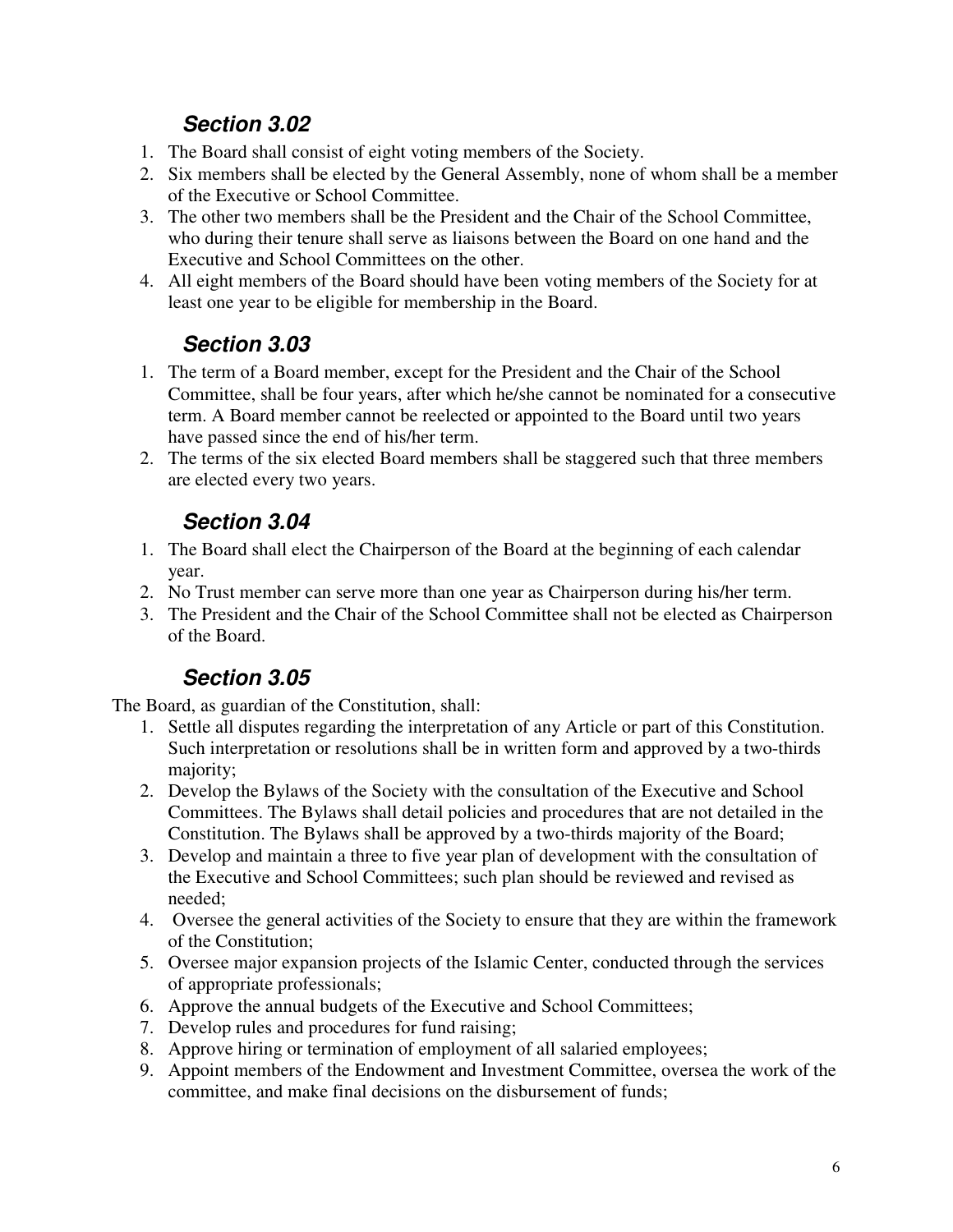- 10. Appoint members of the Shura Council and develop mechanisms for incorporating its advice.
- 11. Appoint members of the Fiqh Council.

#### **Section 3.06**

Resolutions of the Board of Trustees shall be by simple majority, unless otherwise specified. The Chairperson shall vote only to break ties.

#### **Section 3.07**

If a Board member resigns or leaves the area prior to the expiration of his/her term, the remaining Board members shall co-opt another Society voting member for the remaining tenure of his/her term, within two months from the date of vacancy.

#### **Section 3.08**

The Chairperson of the Board shall be responsible for:

- 1. Calling and presiding over Board meetings;
- 2. Being the spokesperson, representative and correspondent for Board activities;
- 3. The Chairperson of the Board or the Board member designated by him/her shall maintain a record of the minutes of every meeting of the Board. At the beginning of every meeting he/she shall present the minutes of the previous Board meeting for approval by the Board;
- 4. Calling and presiding over the General Assembly meetings, and preparing the agenda of the meetings with the consultation of the President.

## **Article IV. Executive Committee**

The Executive Committee shall conduct all activities of the Society, excluding those that are assigned to the School Committee, and shall be in charge of operating the Islamic Center. It shall consist of fourteen members: four are the Officers of the Society (President, Vice-President, General Secretary, and Finance Secretary), eight are the Coordinators of the Operational Committees, and two are liaisons from the School Committee and the Michigan State University chapter of the Muslim Student Society (MSA). All fourteen members shall be voting members of the Society.

### **Section 4.01**

The Committee shall be responsible for

- 1. Conducting all activities of the Society, excluding those assigned to the School Committee;
- 2. Coordinating with the School Committee so as to achieve the goals of the Society and ensure the smooth operation of the Center. The operation and maintenance of the facilities could be divided between the two committees, as described in the Bylaws;
- 3. Ensuring the coordination of the work of the various operational committees;
- 4. Hiring the Imam, Property Manager, Office Manager, and custodians, subject to the approval of the Board , and supervising their work;
- 5. Managing revenue-generating projects;
- 6. Forming Ad Hoc committees;
- 7. Preparing an annual plan for the activities of the committee;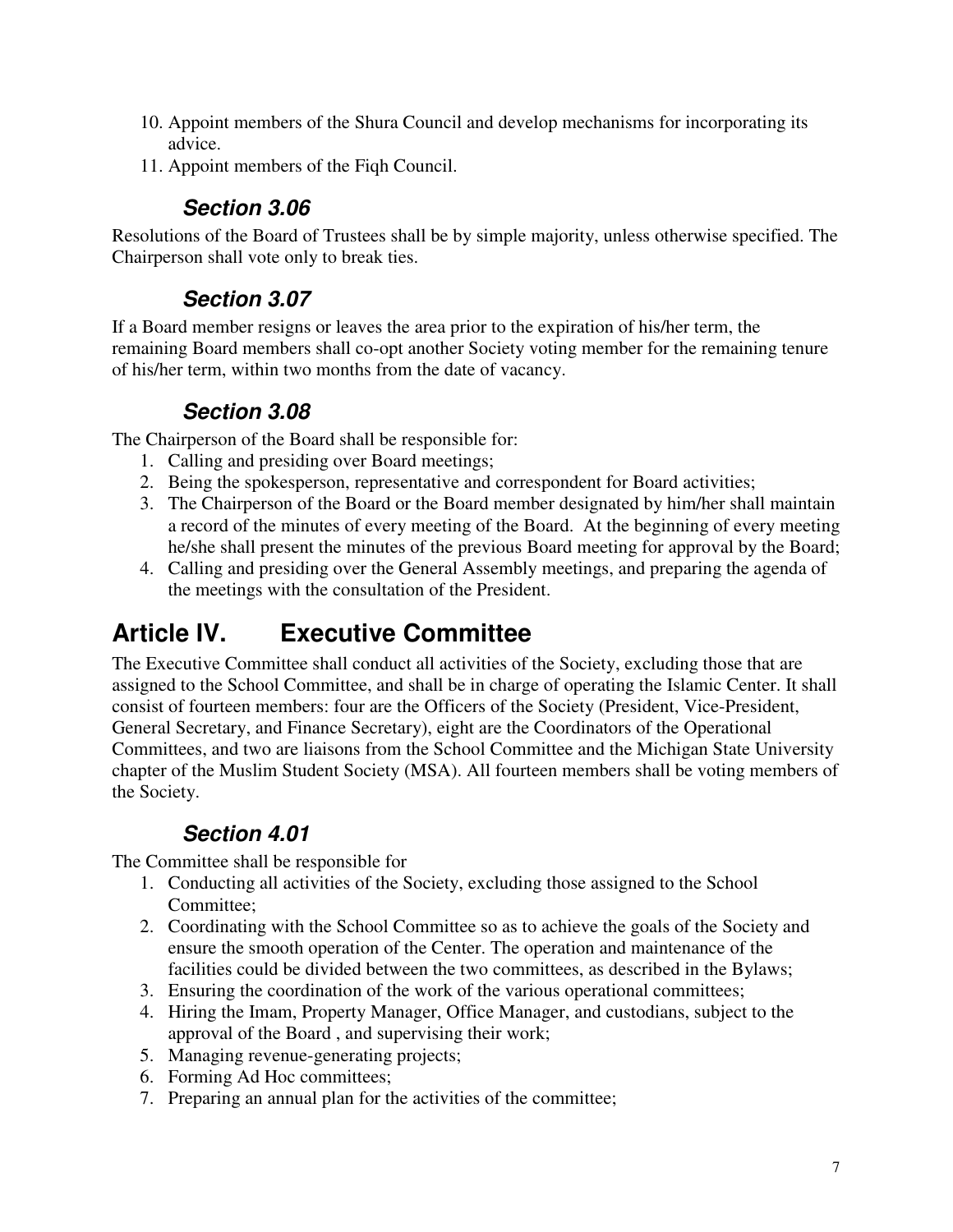- 8. Preparing and submitting to the Board an annual balanced budget for all activities and operational expenses of the Society, excluding the running expenses of the school;
- 9. Raising fund to balance the budget;
- 10. Publishing the annual plan, budget, and reports in the Society's newsletter;
- 11. Establishing mechanisms for receiving feedback from the community and acting on them.

#### **Section 4.02**

Resolutions of the Executive Committee shall be by simple majority, unless otherwise specified. The President shall vote only to break ties.

#### **Section 4.03**

The term of an Executive Committee member is two years. The terms of the School Committee and MSA liaisons shall be determined by the rules of these two bodies. A member of the Executive Committee shall not serve more than four consecutive years in the same position, and not more than eight consecutive years as a member of the Executive Committee.

#### **Section 4.04**

If an Executive Committee member, other than the School Committee and MSA liaisons, resigns or leaves the area prior to the expiration of his/her term, the remaining committee members shall co-opt another Society voting member for the remaining tenure of his/her term, within two months from the date of vacancy.

## **Article V. Officers of the Society**

#### **Section 5.01 President**

The President is the chief executive officer of the Society. He/she is the spokesperson, representative, and correspondent for the Society in external activities. His/her duties are:

- 1. Chairing the Executive Committee;
- 2. Preparing the agenda for the Executive Committee meetings;
- 3. Serving as a member of the Board and as a liaison between the Executive Committee and the Board;
- 4. Presenting quarterly reports to the Board on the work of the Executive Committee.
- 5. Presenting reports on the state of the Society at the meetings of the General Assembly and in the Newsletter;
- 6. Supervising, either directly or by delegation, Ad-Hoc committees formed by the Executive Committee;
- 7. Ensuring the coordination of the activities of the Executive and School Committees.

#### **Section 5.02 Vice-President**

The Vice-President shall

- 1. Assist the President in carrying out his/her duties;
- 2. Act as a liaison between the Executive Committee and the various operational committees, including attending their meetings if needed;
- 3. Carry out the duties of the president in his/her absence;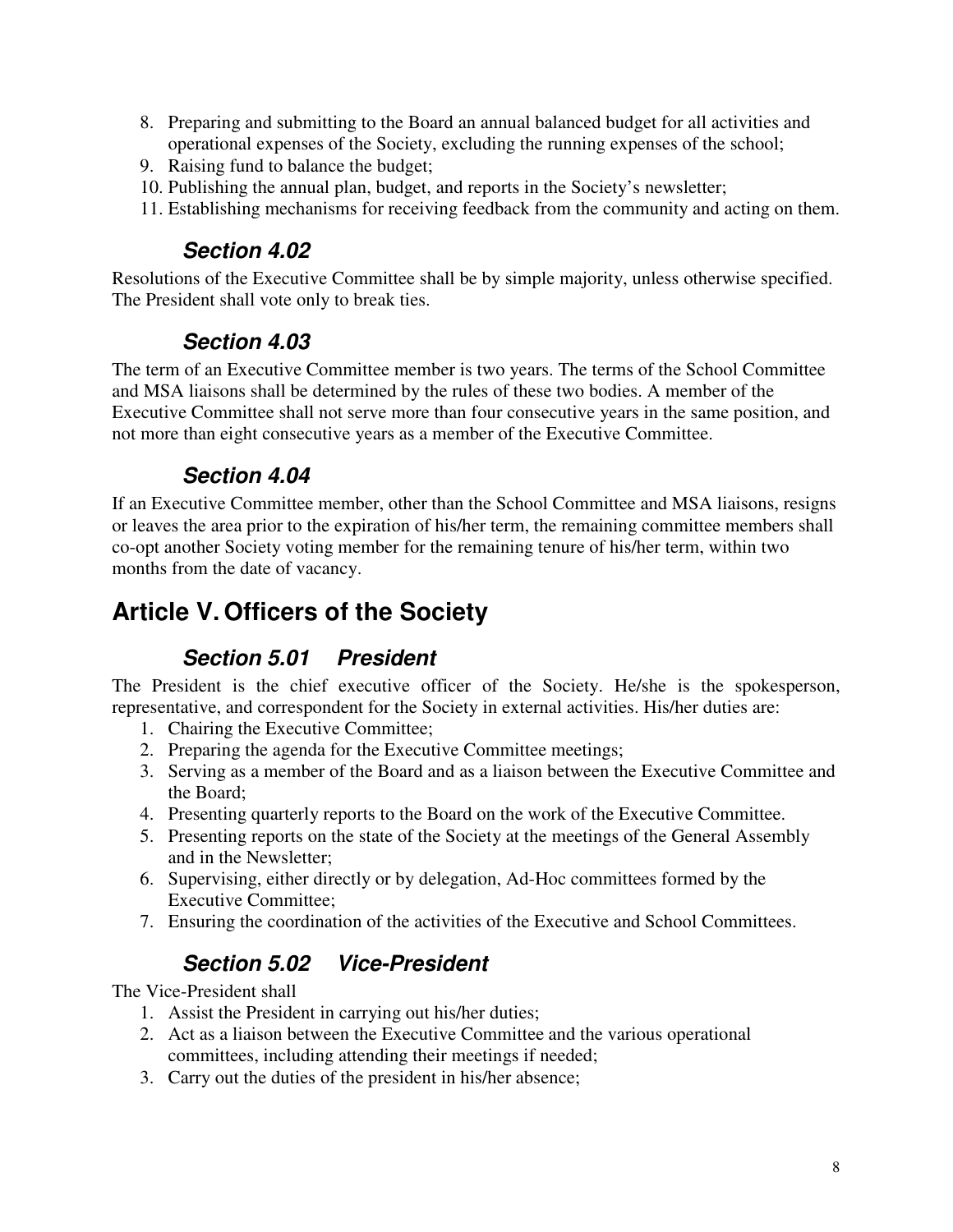4. Temporarily assume the functions of the President when requested as such by him/her or if the president is incapacitated. In the latter case, the Vice-president shall assume presidency for the remaining period of the President's term.

#### **Section 5.03 General Secretary**

The General Secretary shall

- 1. Prepare, maintain, and circulate the minutes of the Executive Committee and General Assembly meetings in a timely fashion;
- 2. Be present at every Executive Committee and General Assembly meeting and present the minutes of the previous meeting for approval;
- 3. Keep records on the progress of various operational and ad-hoc committees;
- 4. Keep the society registered in the State of Michigan;
- 5. Preside over the Executive Committee meetings when both the president and the vicepresident are absent;
- 6. Maintain a membership directory and prepare the list of members eligible to vote in the election;
- 7. Maintain and frequently update a computer database of Muslims residing in Greater Lansing;
- 8. Publish the Society's newsletter. He/she may delegate this task to an editorial team, but shall supervise the content and publishing of the same;
- 9. Maintain and frequently update the Society's website on the Internet;
- 10. Communicate the Society's news to the Muslims of Greater Lansing via electronic and regular mail;
- 11. Certify signatures of new officers to the financial institutions.

### **Section 5.04 Finance Secretary**

The Finance Secretary shall

- 1. Maintain the records of all financial transactions of the Society, including the accounts of the Executive Committee, School Committee, and all other accounts;
- 2. Keep a logbook of all cash donations;
- 3. Collect and deposit all the funds received on behalf of the Executive Committee;
- 4. Countersign all withdrawal checks on behalf of the Executive Committee;
- 5. Issue, or arrange for issuing, receipts/acknowledgement letters to all donors;
- 6. Prepare (under the direction of the Executive Committee) the annual budget for the next fiscal year;
- 7. Report the financial status of the Society to the President, Executive Committee, Board, and General Assembly;
- 8. Present before the Executive Committee a quarterly report on the status of the Society's financial affairs, including all donations (without exception) received by the Society;
- 9. Arrange for an annual audit of the financial accounts of the Society by a C.P.A.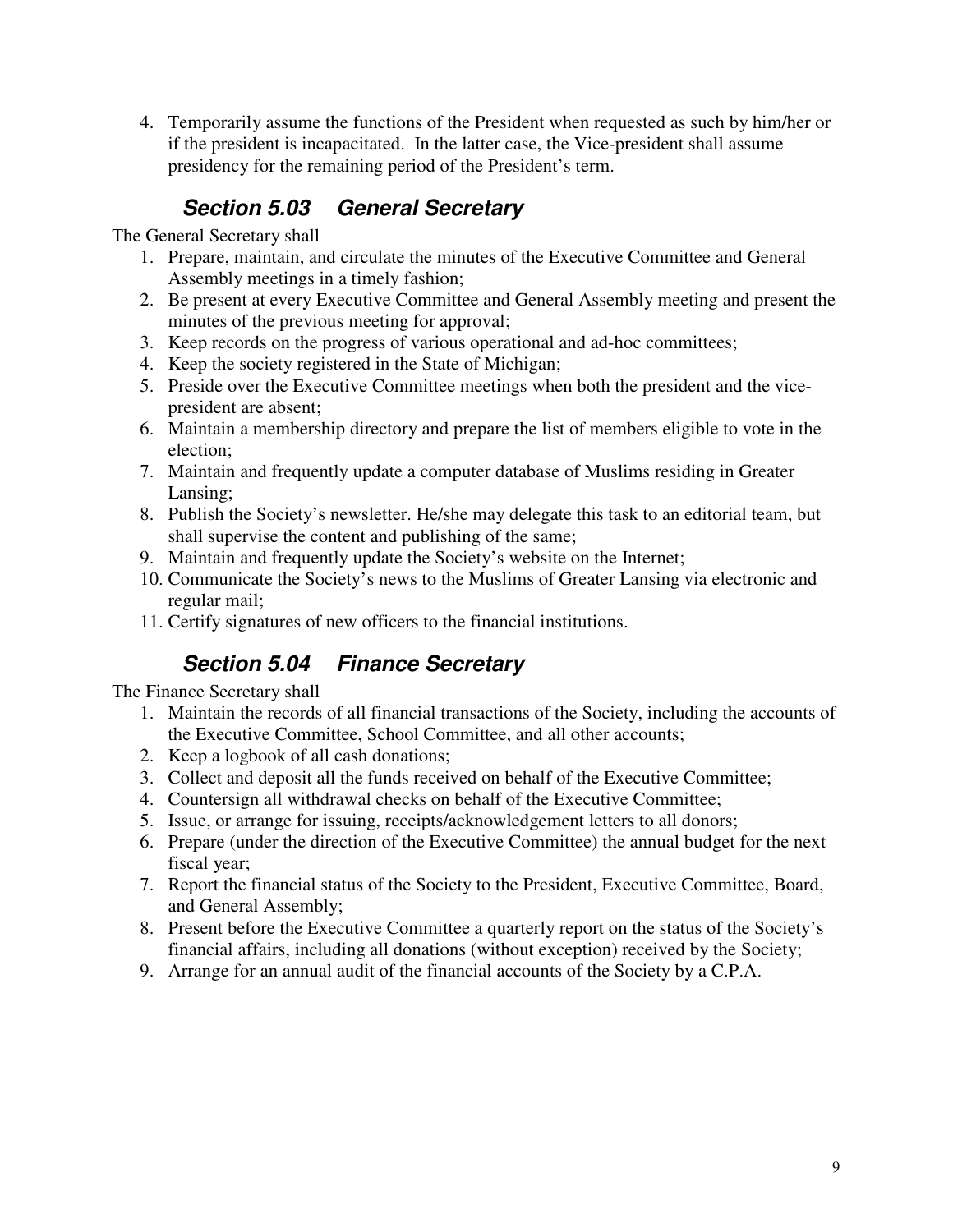## **Article VI. Operational Committees**

The Executive Committee shall fulfill its duties with the help of eight operational committees. The General Assembly shall elect the coordinator of each operational committee for a two-year term and he/she shall be a member of the Executive Committee. The coordinator of each committee shall appoint the members of the committee, with the approval of the Executive Committee. Such members do not have to be voting members of the Society. The Bylaws may specify that up to two additional members of each committee be elected by the General Assembly from among the voting members. Each Operational Committee may have subcommittees that conduct the various tasks assigned to the committee. Each operational committee shall present an activity plan to the Executive Committee within one month from the beginning of its two-year term.

### **Section 6.01 Community Services Committee**

The Committee shall be responsible for

- 1. Health services to the community;
- 2. Conflict resolution, premarital, parenting, and marriage counseling, in coordination with the Imam;
- 3. Refugee services, in coordination with the Social and membership Committee and local refugee-service agencies.

#### **Section 6.02 Dawah Committee**

The Committee shall be responsible for

- 1. The daily collective prayers, Friday prayers, Eid parayers, Taraweeh prayers, and Ramadan dawah activities;
- 2. Publishing the prayer calendar and Iqamah schedule;
- 3. Study circles, workshops, and seminar;
- 4. Inviting guest speakers;
- 5. Programs for dawah in the local community;
- 6. Programs for supporting new Muslims;
- 7. Programs for dawah in prisons;
- 8. Managing the Islamic Center's library.

In the presence of a hired Imam, he shall be a member of the committee.

### **Section 6.03 Education Committee**

The Committee shall be responsible for

- 1. Weekend and/or evening Islamic and Arabic language classes for children in the K-12 age group;
- 2. Weekend and/or evening Quranic memorization programs for children and adults;
- 3. Adult education classes of particular interest to the community, such as Arabic language and English as a Second Language (ESL);
- 4. Introductory classes on Islam to new Muslims or non-Muslims who are interested to know about Islam.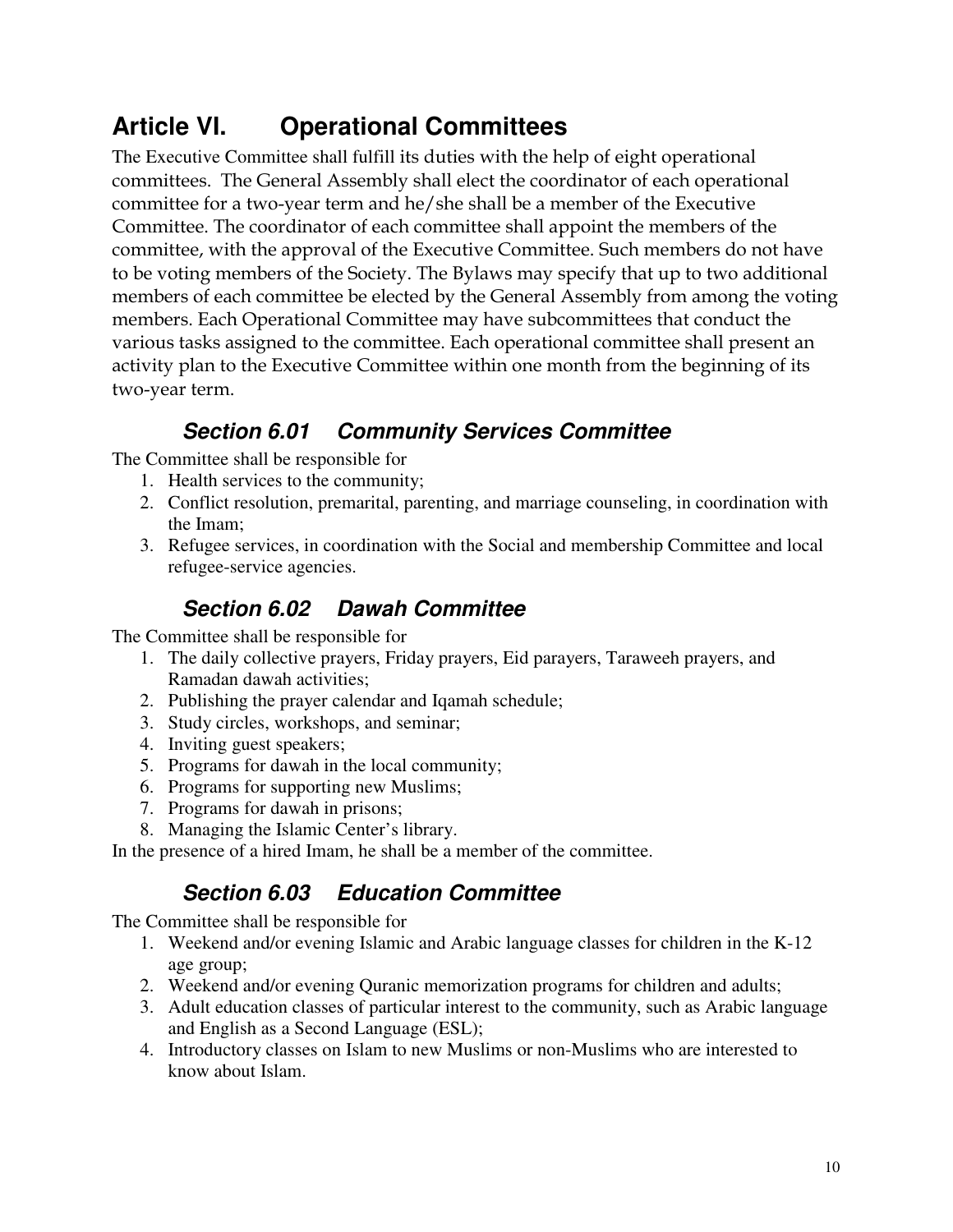#### **Section 6.04 Property Management Committee**

The Committee shall be responsible for

- 1. Custodian supervision and purchase of cleaning supplies;
- 2. Building maintenance and records retention, including equipment and rented property;
- 3. Landscaping;
- 4. Parking management and maintenance;
- 5. Facility scheduling, renting, and supervision during private special events.

In the presence of a hired Property Manager, he/she shall be a member of the committee and shall assist in carrying out the foregoing responsibilities.

### **Section 6.05 Public Relations and Outreach Committee**

The Committee shall be responsible for

- 1. Interfaith activities with faith-based organizations;
- 2. Interaction with educational institutions;
- 3. Classes on Islam and Arabic for non-Muslims, in coordination with the Education and Dawah Committees;
- 4. Communication with the media;
- 5. Communication with government agencies;
- 6. Educating the public about Islam, including literature distribution and media exposure.

The Committee shall establish a working relationship with national Islamic organizations that carry out outreach activities.

#### **Section 6.06 Social and Membership Committee**

The Committee shall be responsible for

- 1. Social gatherings, including dinners, picnics, parties, Ramadan programs, and Eid celebrations;
- 2. Sports activities;
- 3. Community bonding and social interactions, including announcement of marriages, new babies, graduations, sickness, funerals, etc., and arranging visits to the affected members whenever appropriate;
- 4. Promoting membership in the Society though a year-around vigilance to recruit members and specific membership drives during the year.

### **Section 6.07 Women Committee**

The Women Committee shall look after the special needs of the female members of the community. The coordinator of the committee shall be a female voting member of the Society. The Committee shall be responsible for

- 1. Women's programs such as workshops, seminars, and study circles;
- 2. Inviting female guest speakers;
- 3. Social and sports activities for women;
- 4. Activities for young children;
- 5. Fundraising activities such as bazaars and bake sales;
- 6. Dawah programs for women;
- 7. Programs for supporting new female Muslims;
- 8. Community bonding, in coordination with the Social and Membership Committee.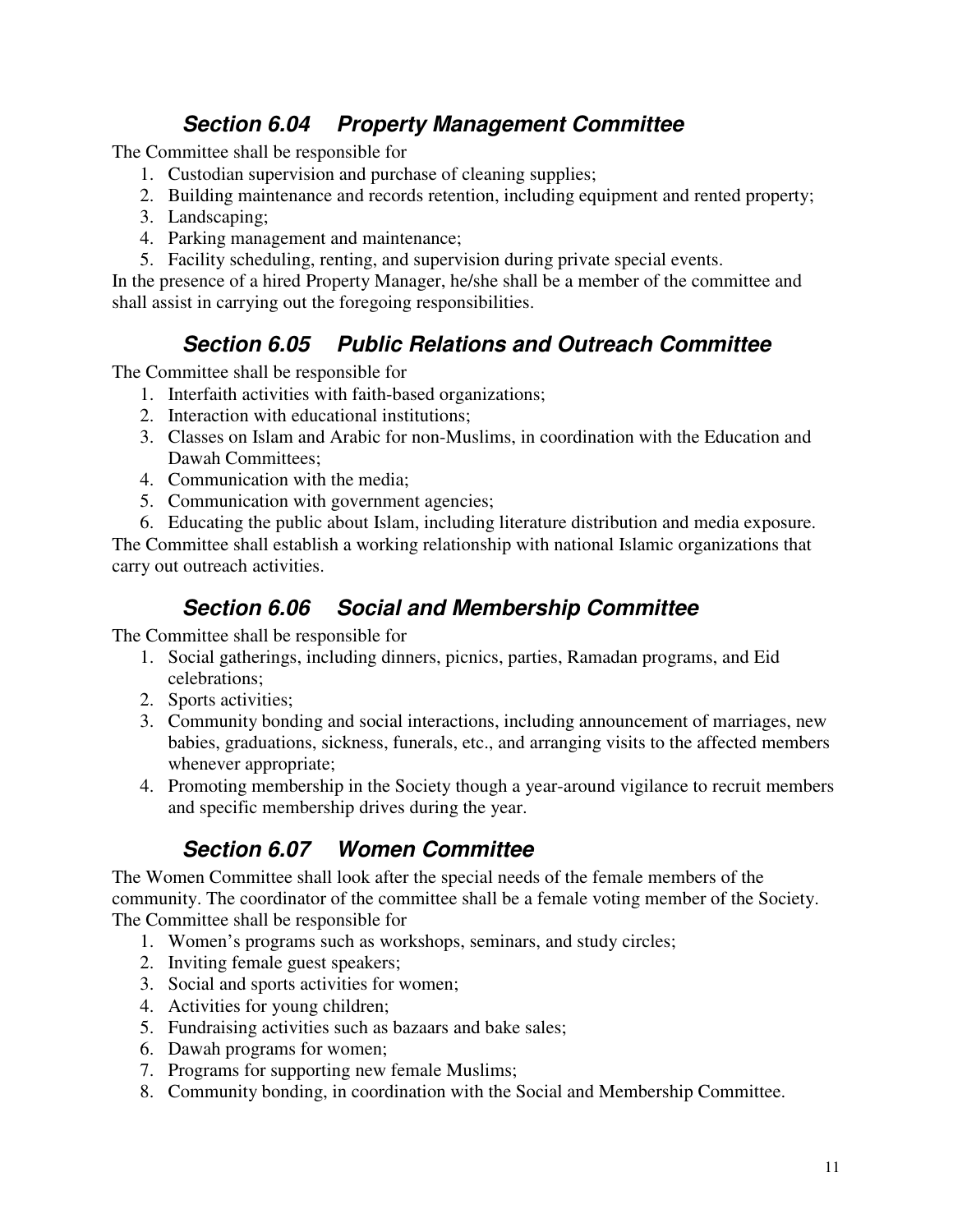#### **Section 6.08 Youth Committee**

The Youth Committee shall look after the special needs of the Muslim youth in the age group 13 to 19 by

- 1. Developing educational, recreational, and social programs that help them develop their Islamic character and integrate into the American society without compromising such character;
- 2. Establishing a working relationship with the youth Department of MAS.

The members of the committee shall be 18 years or older and shall serve as advisors for separate male and female youth groups. Each group will elect its own leader from among its membership for a one-year term and the two leaders shall be members of the Youth Committee. The group leaders shall be at least 16 years old at the time of their election.

## **Article VII. School Committee**

The School Committee shall manage the full-time Islamic school of the Society. The school shall offer a program, in accordance with the teachings of the Qur'an and Sunnah, that

- 1. Teaches Islamic studies, including Qur'an, Hadith, Islamic ethics, Islamic history, and Arabic language;
- 2. Teaches general education subjects, including language arts, mathematics, science, and social studies according to the Michigan Curriculum Framework;
- 3. Offers extra curriculum activities;
- 4. Develops an Islamic learning environment that will strengthen the spiritual, moral, emotional, social, and physical character of the Muslim child.

### **Section 7.01**

The Committee shall

- 1. Recruit, screen, and select candidates for the principal, teachers and other staff positions, and submit the names to the Board for approval;
- 2. Determine tuition rates and salaries;
- 3. Prepare and submit to the Board an annual balanced budget;
- 4. Raise fund to balance the budget;
- 5. Prepare and submit to the Board and General Assembly an annual financial report;
- 6. Determine the qualifications for admission to the school and the conditions for remaining therein;
- 7. Approve the course of study (curriculum) and textbooks;
- 8. Approve the school policies and handbooks;
- 9. Evaluate the staff;
- 10. Establish standing, advisory and ad-hoc committees.

#### **Section 7.02**

The Committee shall consist of seven voting members in addition to the School Principal as a non-voting member. All voting members shall be voting members of the Society and shall be elected/selected to serve a two-year term. There shall be three types of members: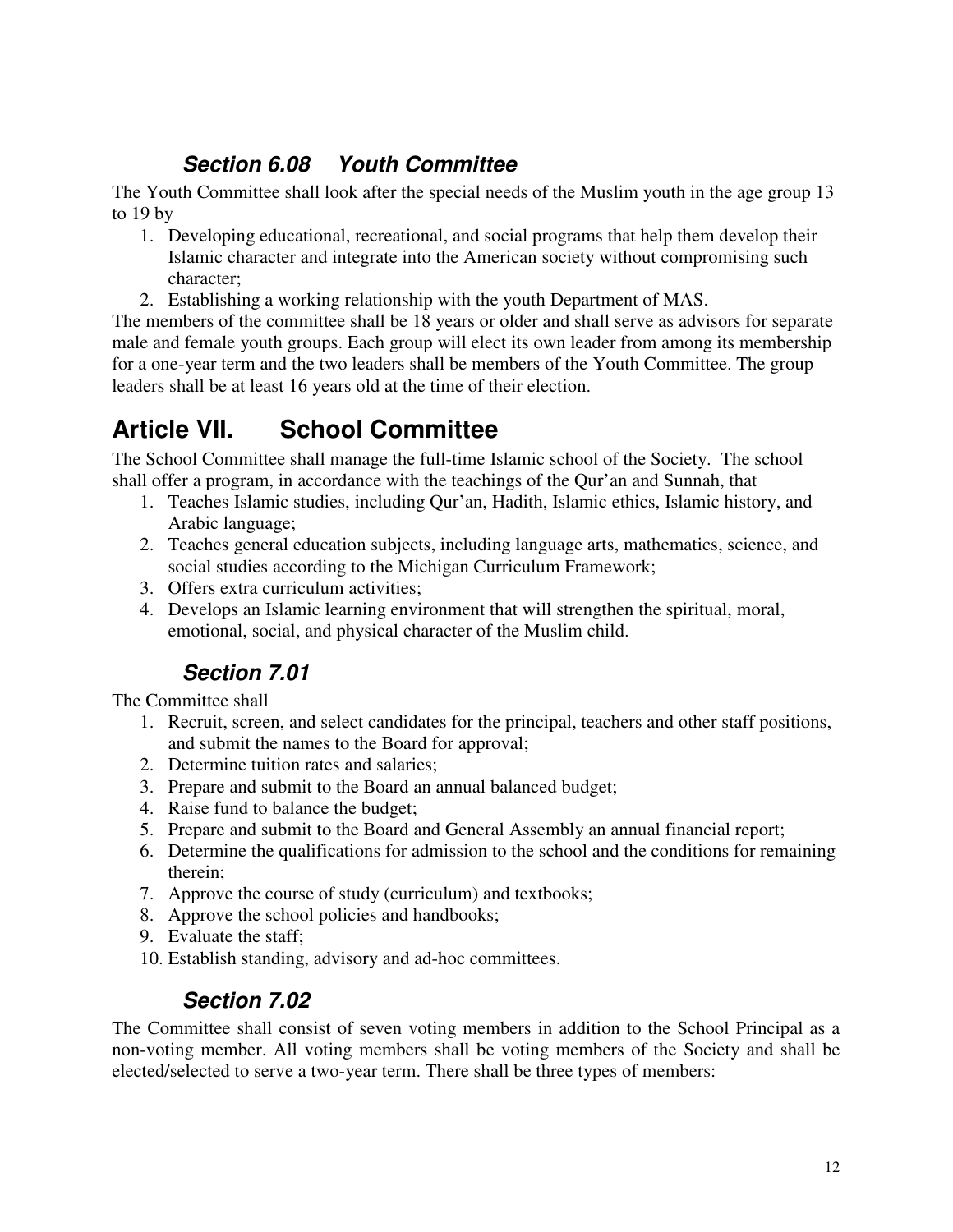- 1. The Chair, Vice-Chair and Treasurer shall be elected by the General Assembly. The Chair shall serve as a liaison with the Board and the vice Chair shall serve as a liaison with the Executive Committee;
- 2. Two members shall be parents elected by the parents; the School Committee shall administer the election in the first week of December each year;
- 3. Two members shall be selected by the Board after members in the first two groups have been elected, but no later than the  $15<sup>th</sup>$  day of December.

The terms of members in the last two groups shall be staggered so that one member in the group is elected/selected every year.

### **Section 7.03**

Resolutions of the School Committee shall be by simple majority, unless otherwise specified. The Chair shall vote only to break ties.

### **Section 7.04**

A member of the School Committee shall not serve more than eight consecutive years, with no more than four consecutive years in any single position as Chair, Vice-Chair, or Treasurer.

## **Section 7.05**

If a School Committee member resigns or leaves the area prior to the expiration of his/her term, the remaining committee members shall co-opt another Society member for the remaining tenure of his/her term, within two months from the date of vacancy. If the vacancy is in a parent representative position, the replacement shall be a parent. A parent representative shall lose membership in the committee if he/she no longer has children in the school.

## **Article VIII. Endowment and Investment Committee**

### **Section 8.01**

The Endowment and Investment Committee (EIC) shall be responsible for

- 1. Development of gifts and Bequests to the Society; this include, but not limited to, gifts to a general endowment fund or any special fund in accordance with the guidelines set by the Board;
- 2. Investment of the endowment funds or other funds that might be referred to it by the Board. The EIC may retain a professional investment advisor, should the size of the endowment funds warrant it. Funds shall be prudently invested with the purpose of preserving capital and generating income in a manner consistent with the principles of the Society.

## **Section 8.02**

- 1. The EIC shall consist of five members appointed by the Board. The Board, as it sees fit, shall seek nomination in consultation with members of the community.
- 2. Each member shall have extensive knowledge and experience in investment selection and management.
- 3. The members of the committee shall select from themselves a chair for the committee.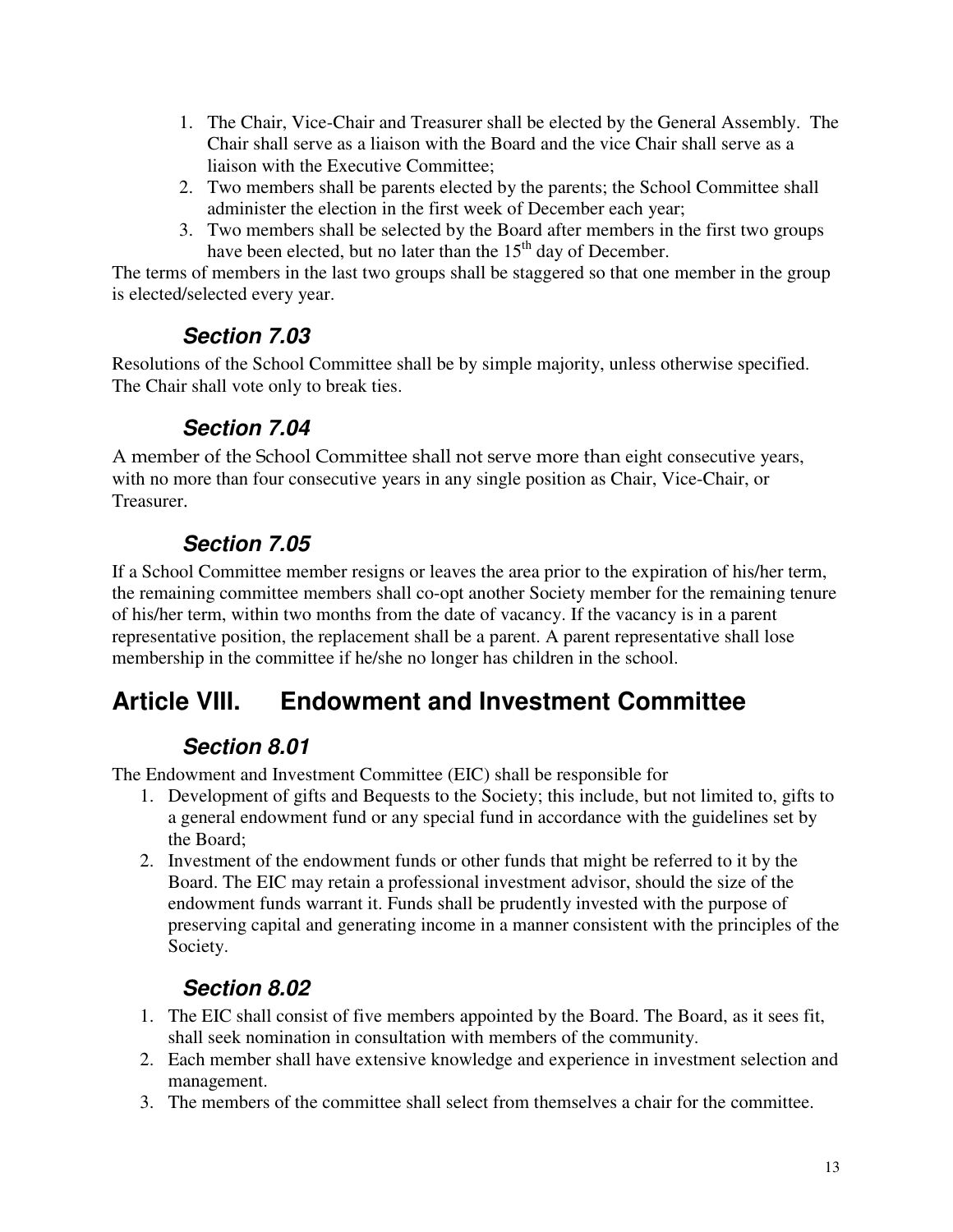- 4. Term of membership shall be four years, except for shorter terms needed to assure continuity.
- 5. No member shall serve more than two consecutive full terms. Appointment of members shall be staggered to ensure continuity. Some initial appointment shall be shorter than four years to facilitate staggering of appointments.

### **Section 8.03**

The Committee shall serve in advisory capacity to the Board and shall be responsible to the Board and General Assembly, to which it shall submit reports from time to time. Since EIC is an advisory committee, it shall not have the authority to receive or disburse any funds for the Society; that authority resides with the Executive Committee.

## **Article IX. Shura Council**

### **Section 9.01**

- 1. The Shura Council is an advisory group that provides advice to the Board;
- 2. It shall meet and act only at the request of the Board;
- 3. Meetings of the Shura Council do not have to be in person for non-local members. For such members, consultation and deliberation via other means as telephone, e-mail and teleconferencing shall be acceptable.
- 4. The Shura Council members are expected to consult among themselves before providing advice to the Board.

### **Section 9.02**

1. The Council shall consist of 20 to 30 members who are selected by the Board. The Board, as it sees fit, shall seek nomination in consultation with members of the community. Council members shall be selected as follows:

(a) 10 to 20 local members from Greater Lansing; they shall be members of the Society and shall

select the Chairperson of the Council from among themselves;

(b) 3 to 5 members to be selected from the surrounding Michigan Muslim communities;

- (c) 3 to 5 members to be selected from national moderate mainstream Islamic organizations such as MAS, ISNA, ICNA (US and Canada).
- 2. Membership in the Council is open to men and women, and both genders shall be represented in the Council.
- 3. Term of membership in the Council shall be three years.
- 4. There shall be a limit of two consecutive terms for all categories of members. Selection of members to the Council shall be staggered such that only a portion of the members will be selected each year.
- 5. Members of the Council are to be selected based on several criteria that include, but not limited to:

i) knowledge, ii) experience and involvement in Muslim communities, iii) position in community/institution, etc.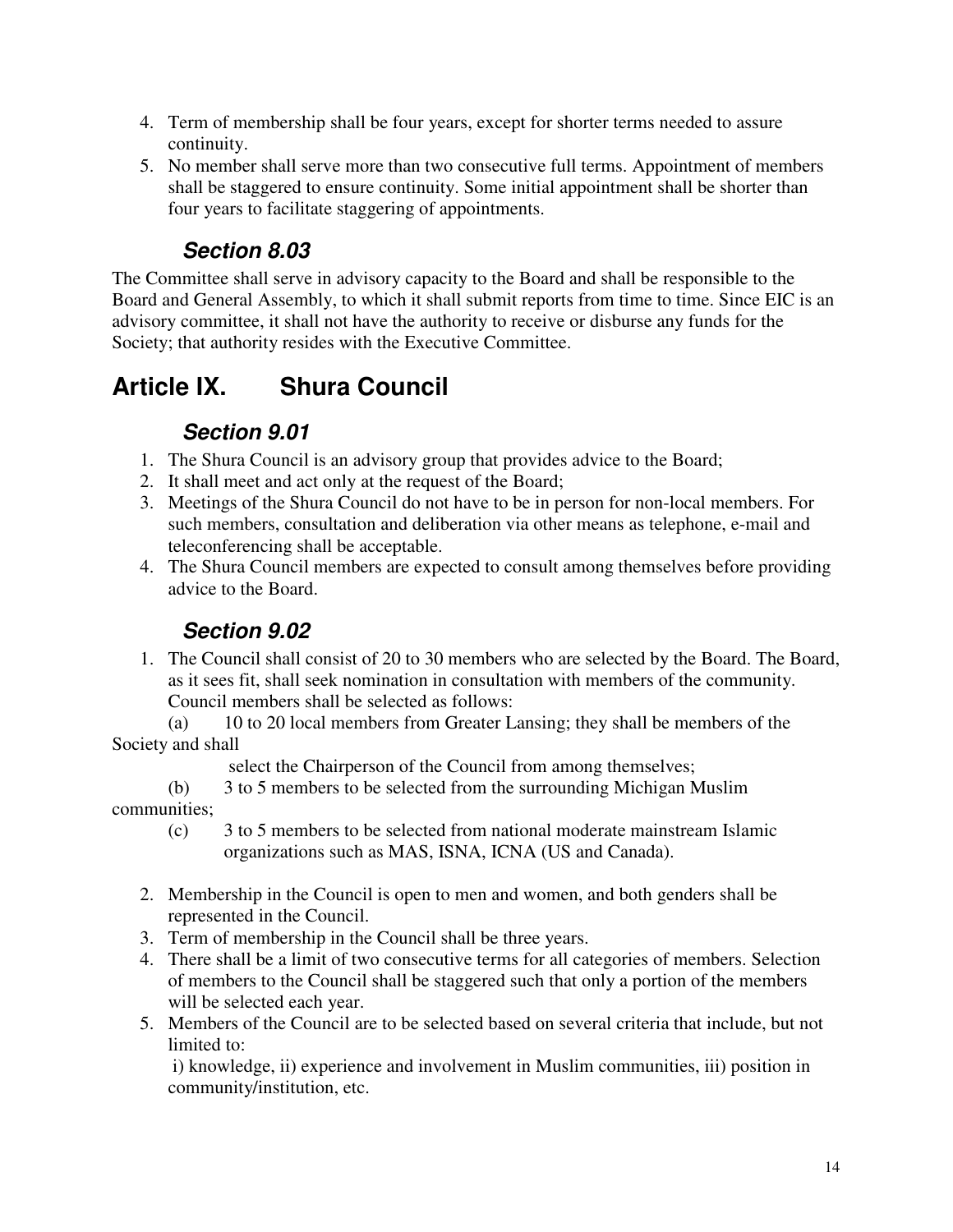- 6. Minimum age of a Council member shall be 30 years.
- 7. A member shall have the potential to be actively involved in the affairs of the Council.

## **Article X. Fiqh Council**

The Council shall consist of three members of the community who are knowledgeable of Islamic Fiqh. In the presence of a hired Imam, he shall be a member of the council. It shall be responsible for

- 1. Religious services such as marriage, divorce, and funeral;
- 2. Answering religious Fiqh questions, whenever called upon to do so;
- 3. Managing the Society's Cemetery and maintaining a record of the Muslims who are buried there;
- 4. Distribution of zakah, with the involvement of the Finance Secretary.

The Board shall appoint the members of the council.

## **Article XI. Finances**

The finances of the Society shall be managed according to the general principles outlined below. The Bylaws shall describe detailed procedures for managing bank accounts, fund raising, auditing, and other matters related to finances.

- 1. The Finance Secretary is the main officer in charge of finances. An ad-hoc finance committee, formed by the Executive Committee, may assist him/her.
- 2. The Finance Secretary is responsible for maintaining all the financial records of the Society.
- 3. The Finance Secretary and the Full-Time School Treasurer shall submit annual financial reports to the General Assembly.
- 4. The Society may accept any contribution from any source as long as it is consistent with the principles of Islam, the purposes of the Society, and the law of the land.
- 5. All funds collected for a specific cause shall be used for that cause.
- 6. A Certified Public Accountant (CPA) shall audit all accounts of the Society once a year. The audit report shall be submitted to the General Assembly.

## **Article XII. Elections**

- 1. Biennial election shall be held on the third Friday of November every alternate year in order to elect three members of the Board, twelve members of the Executive Committee, and the Chair, Vice-Chair, and Treasurer of the School Committee. Additional members of the operational committees shall be elected if so stipulated in the Bylaws.
- 2. Term durations and limits are described in Sections 3.03, 4.03, 7.02, and 7.04.
- 3. A person cannot be a member in more than one of the three bodies: Board, Executive Committee, and School Committee, except for those who are designated as liaisons.

#### **Section 12.01**

1. An Election Committee comprising of three members shall conduct the election. The members shall be selected, one each by the Board, the Executive Committee and the School Committee, and shall be chaired by the member selected by the Board.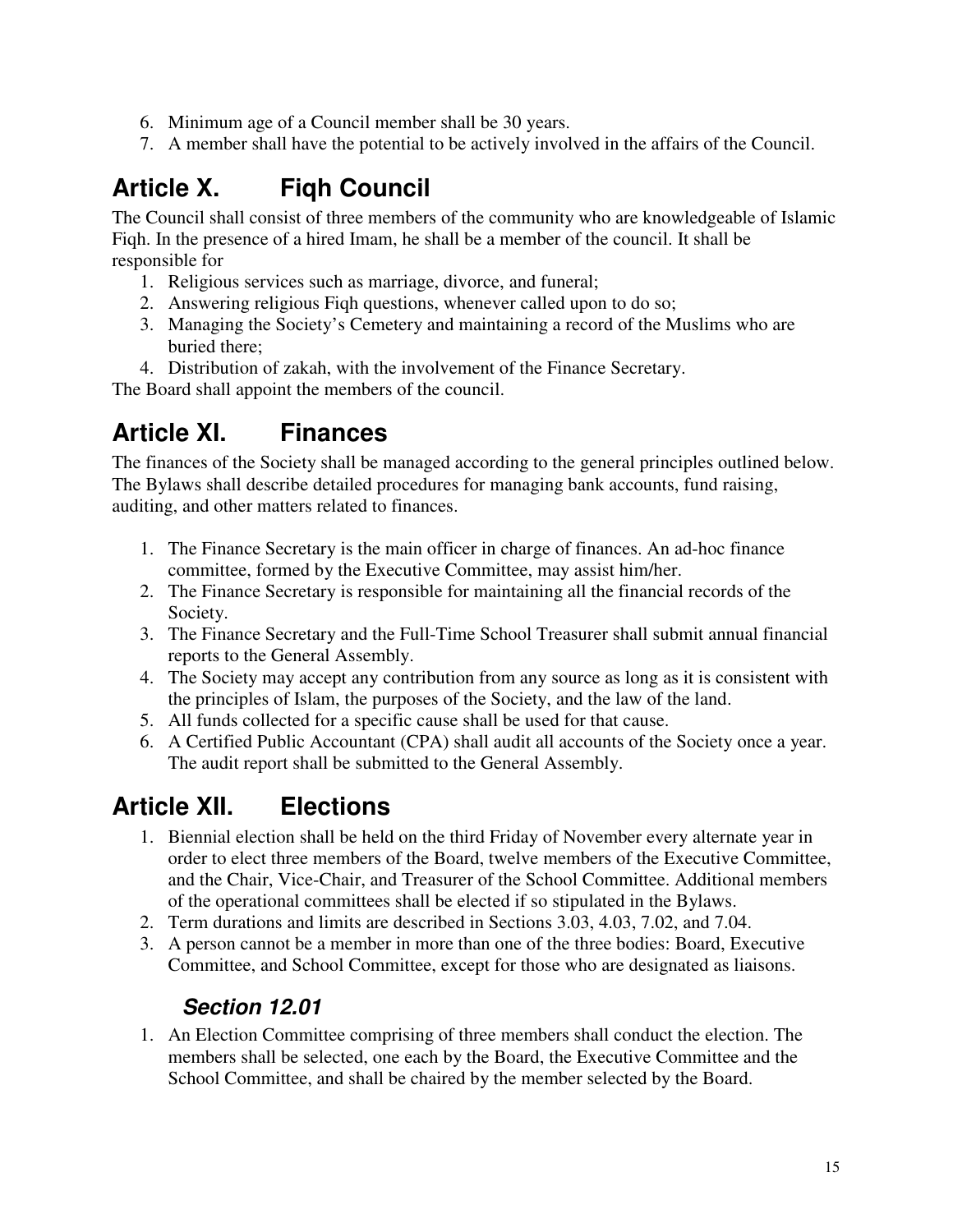- 2. A member of the Election Committee cannot be nominated and elected to any of the posts.
- 3. A member of the Election Committee can exercise his/her voting privileges.
- 4. A member of the Board, Executive or School Committee cannot serve as an Election Committee member.
- 5. The Board, Executive, and School committees shall initiate the process of selecting the Election Committee by September 1. The deadline for forming the Election Committee is October 1.
- 6. The Election Committee shall meet as soon as it is formed and shall announce the election date and procedures and invite nominations for the same by October 15.
- 7. The deadline for receiving nominations shall be November 1.

#### **Section 12.02**

- 1. Only eligible voting members of the Society can vote in an election or be nominated for any of the posts. Membership is considered valid as long as the dues for that year are paid by November 1.
- 2. Nominees for the Board, the offices of President, Vice-President, and Finance Secretary, and School Committee's Chair, Vice-Chair, and Treasurer shall be voting members of the Society for at least one year by November 1.

#### **Section 12.03**

The Election Committee shall:

- 1. Contact nominees and confirm their acceptance of the posts for which they are nominated. If a person is nominated for more than one post, he/she can accept nomination for more than one post;
- 2. Verify eligibility of nominees, regarding membership requirements, term limits, and that a Board member whose term does not expire at the end of the year cannot be nominated for the Executive or School Committees;
- 3. The Election Committee may, at its sole discretion, add additional names to the ballot upon a two-thirds majority vote of its members, provided the added individuals accept the nomination.

#### **Section 12.04**

- 1. The Election Committee shall announce the final list of eligible nominees on November 8.
- 2. The time binding with each of the above dates is 7:00 pm. All announcements of the Election Committee shall be read after at least one Friday Prayer, posted at the Islamic Center, included in the Society's newsletter, and e-mailed to all community members on the e-mail list.
- 3. The General Secretary shall provide the Election Committee with membership information and help in preparing and disseminating announcements and election ballots.
- 4. The election shall proceed in the following order: members of the Board, officers of the Society, coordinators of the operational committees, and members of the school committee, in the order they appear in the constitution.
- 5. The newly elected Board, Executive, and School Committees shall assume their duties on January 1 of the year following the date of election.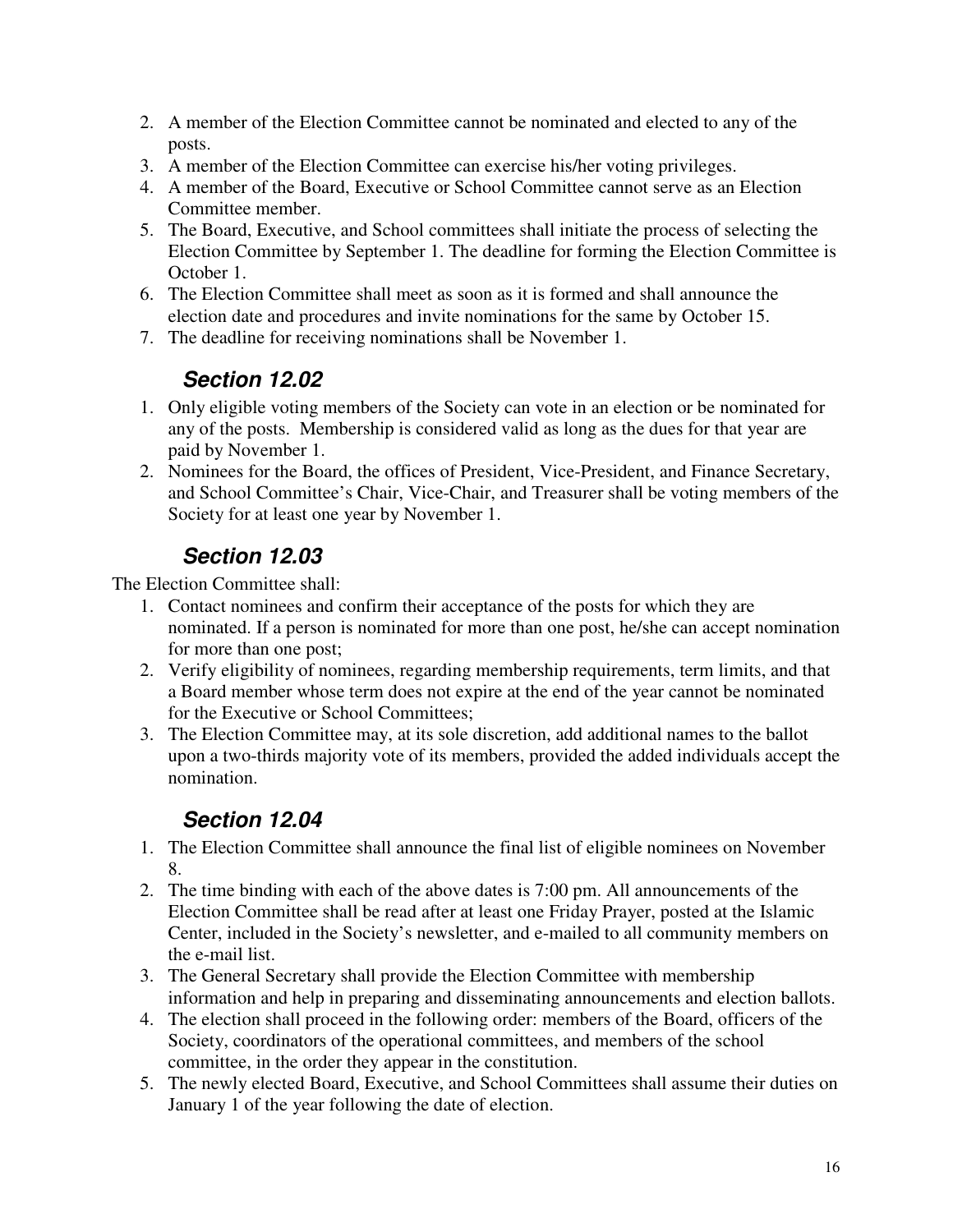The Election Committee shall establish procedures for conducting the election and will be guided by the Bylaws that define the election proceedings in further detail.

## **Article XIII. Judiciary Procedures**

- 1. Charges of misdemeanor, misappropriation of funds, fraud, corruption, violation of the Constitution, cover-up of such offenses, etc., can be brought against a member or a group of members by a petition signed by at least ten voting members or 10% of the voting members, which ever is higher. The petition shall be handed over to the President and a copy of the same shall be sent to the chairperson of the Board.
- 2. The Board and the Executive Committee shall meet within two weeks of receipt of the petition in order to set up a panel to hear the charges. If the charge(s) is (are) against an Executive Committee member, the Board shall be responsible for calling the meeting for setting up the panel. If the charges are not against one or more Executive Committee members, the Executive Committee shall be responsible for calling the meeting to set up the panel.
- 3. The panel shall consist of a Board member, an Executive Committee member, and other members outside the Executive Committee and the Board. The member or the group of members against whom the charge(s) has (have) been brought shall have the option of picking by random drawing nine names from a basket containing the names of all the voting members of the Society, and the Executive Committee member who will serve on the panel shall be picked in a similar way.
- 4. The person(s) against whom charge(s) has (have) been brought does (do) not qualify to be on the panel. The member shall have been a voting member for at least six months to serve on the panel.
- 5. The Board member on the panel shall be the Chairperson of the panel.
- 6. If the person(s) accused refuses to exercise the right to draw names of members on the panel, the President or his/her replacement shall draw the names in the presence of the Executive Committee.
- 7. The Chairperson of the panel shall fix the time for the first session of the panel within two weeks after the formation of the panel and shall notify, in writing, the panelists at least one week before the scheduled session.
- 8. The panel shall hear the charge(s) as well as witnesses from both the sides, examine all evidences and pass a verdict of "Guilty" or "Not Guilty" and determine punitive and/or corrective measures. If the panel finds clear evidence of criminal violation according to State and/or Federal laws, it may recommend to the General Body to consider the possibility of legal suit against the person(s) accused, if a solution is not found within the framework and bylaws of the Society.
- 9. The panel shall submit a detailed report on their findings and actions to the General Body through the Newsletter.

## **Article XIV. Amendments**

1. A proposal for amendments shall be signed by ten voting members or 10% of the voting members, whichever is higher, and submitted to the President who shall mail the proposal to the members and call a General Assembly meeting within 90 days after the receipt of the proposed amendments.